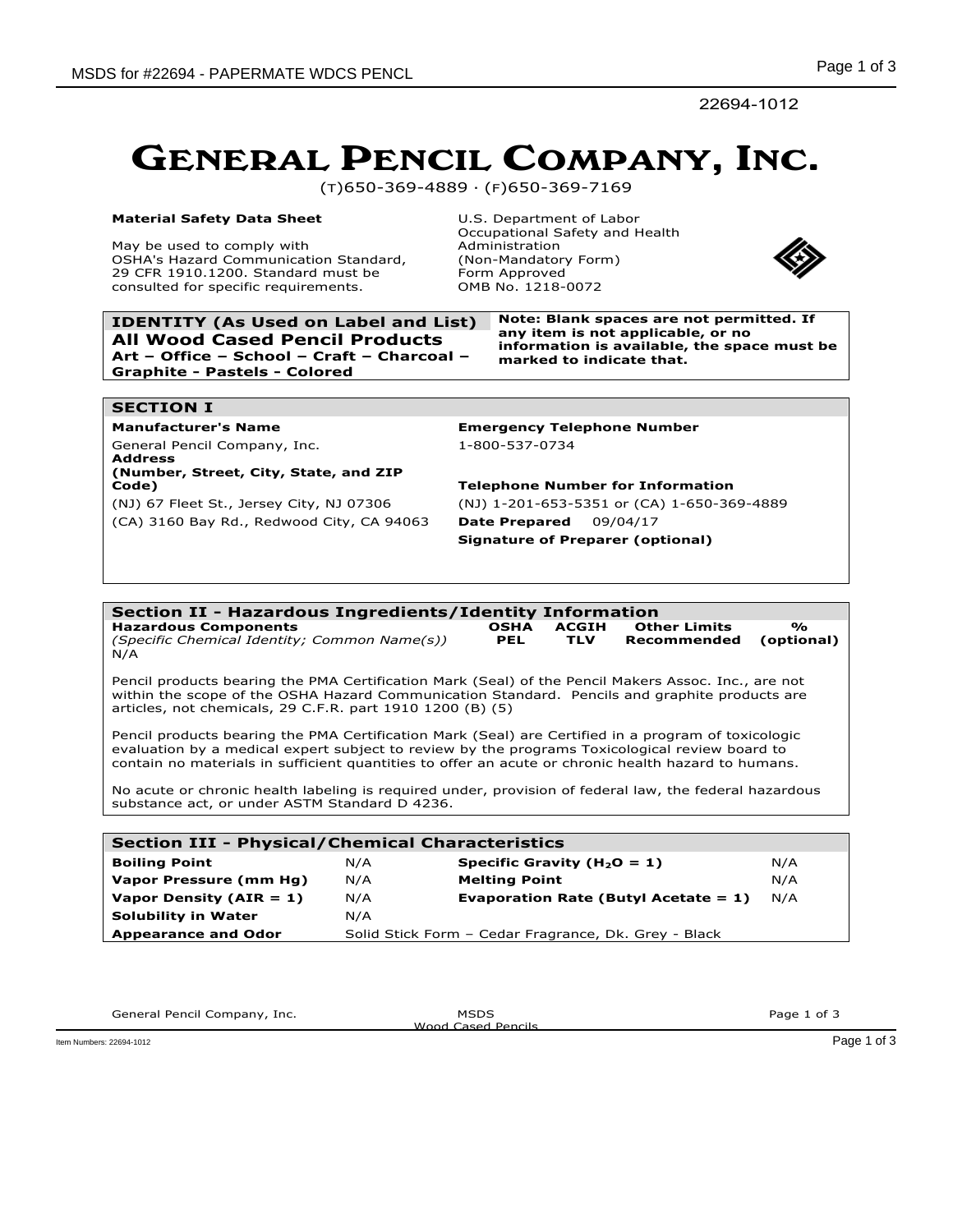# GENERAL PENCIL COMPANY, INC.

(T)650-369-4889 · (F)650-369-7169

| <b>Section IV - Fire and Explosion Hazard Data</b>                                                                                                                                  |                 |                                              |                                   |                        |  |  |  |  |  |  |
|-------------------------------------------------------------------------------------------------------------------------------------------------------------------------------------|-----------------|----------------------------------------------|-----------------------------------|------------------------|--|--|--|--|--|--|
| <b>Flash Point</b><br><b>Flammable</b>                                                                                                                                              |                 |                                              |                                   |                        |  |  |  |  |  |  |
| (Method Used)                                                                                                                                                                       | Limits          |                                              | <b>LEL</b>                        | UEL                    |  |  |  |  |  |  |
| $365^\circ$ F                                                                                                                                                                       | N/A             |                                              | N/A                               | N/A                    |  |  |  |  |  |  |
| <b>Extinguishing Media</b>                                                                                                                                                          |                 |                                              |                                   |                        |  |  |  |  |  |  |
| Foam, Carbon Dioxide, Dry Chemical                                                                                                                                                  |                 |                                              |                                   |                        |  |  |  |  |  |  |
| <b>Special Fire Fighting Procedures</b><br>A self contained breathing device should be used when there is potential exposure to combustion<br>products burning in bulk.             |                 |                                              |                                   |                        |  |  |  |  |  |  |
| <b>Unusual Fire and Explosion Hazards</b><br>Pencil products stored in bulk are subject to ignition by fire and may, in case of fire, release toxic and<br>other irritating gasses. |                 |                                              |                                   |                        |  |  |  |  |  |  |
|                                                                                                                                                                                     |                 |                                              |                                   |                        |  |  |  |  |  |  |
| <b>Section V - Reactivity Data</b>                                                                                                                                                  |                 |                                              |                                   |                        |  |  |  |  |  |  |
| <b>Stability</b>                                                                                                                                                                    | <b>Unstable</b> | N/A                                          | <b>Conditions to Avoid</b>        |                        |  |  |  |  |  |  |
|                                                                                                                                                                                     | <b>Stable</b>   | N/A                                          | N/A                               |                        |  |  |  |  |  |  |
| <b>Incompatibility (Materials to Avoid)</b>                                                                                                                                         |                 |                                              |                                   |                        |  |  |  |  |  |  |
| N/A                                                                                                                                                                                 |                 |                                              |                                   |                        |  |  |  |  |  |  |
|                                                                                                                                                                                     |                 | <b>Hazardous Decomposition or Byproducts</b> |                                   |                        |  |  |  |  |  |  |
| N/A                                                                                                                                                                                 |                 |                                              |                                   |                        |  |  |  |  |  |  |
|                                                                                                                                                                                     |                 |                                              |                                   |                        |  |  |  |  |  |  |
| <b>Hazardous Polymerization</b>                                                                                                                                                     |                 | <b>May Occur</b>                             | N/A<br><b>Conditions to Avoid</b> |                        |  |  |  |  |  |  |
| N/A                                                                                                                                                                                 |                 | <b>Will Not Occur</b>                        | N/A<br>N/A                        |                        |  |  |  |  |  |  |
|                                                                                                                                                                                     |                 |                                              |                                   |                        |  |  |  |  |  |  |
| <b>Section VI - Health Hazard Data</b>                                                                                                                                              |                 |                                              |                                   |                        |  |  |  |  |  |  |
| Route(s) of Entry:                                                                                                                                                                  | Inhalation?     |                                              | Skin?                             | <b>Ingestion?</b>      |  |  |  |  |  |  |
| N/A                                                                                                                                                                                 | N/A             |                                              | N/A                               | N/A                    |  |  |  |  |  |  |
| <b>Health Hazards (Acute and Chronic)</b>                                                                                                                                           |                 |                                              |                                   |                        |  |  |  |  |  |  |
| N/A                                                                                                                                                                                 |                 |                                              |                                   |                        |  |  |  |  |  |  |
| Carcinogenicity:                                                                                                                                                                    | NTP?            |                                              | <b>IARC Monographs?</b>           | <b>OSHA Regulated?</b> |  |  |  |  |  |  |
| N/A                                                                                                                                                                                 | N/A             |                                              | N/A                               | N/A                    |  |  |  |  |  |  |
| <b>Signs and Symptoms of Exposure</b>                                                                                                                                               |                 |                                              |                                   |                        |  |  |  |  |  |  |
| N/A                                                                                                                                                                                 |                 |                                              |                                   |                        |  |  |  |  |  |  |
| <b>Medical Conditions Generally Aggravated by Exposure</b>                                                                                                                          |                 |                                              |                                   |                        |  |  |  |  |  |  |
| N/A                                                                                                                                                                                 |                 |                                              |                                   |                        |  |  |  |  |  |  |
| <b>Emergency and First Aid Procedures</b>                                                                                                                                           |                 |                                              |                                   |                        |  |  |  |  |  |  |
| N/A                                                                                                                                                                                 |                 |                                              |                                   |                        |  |  |  |  |  |  |

Wood Cased Pencils